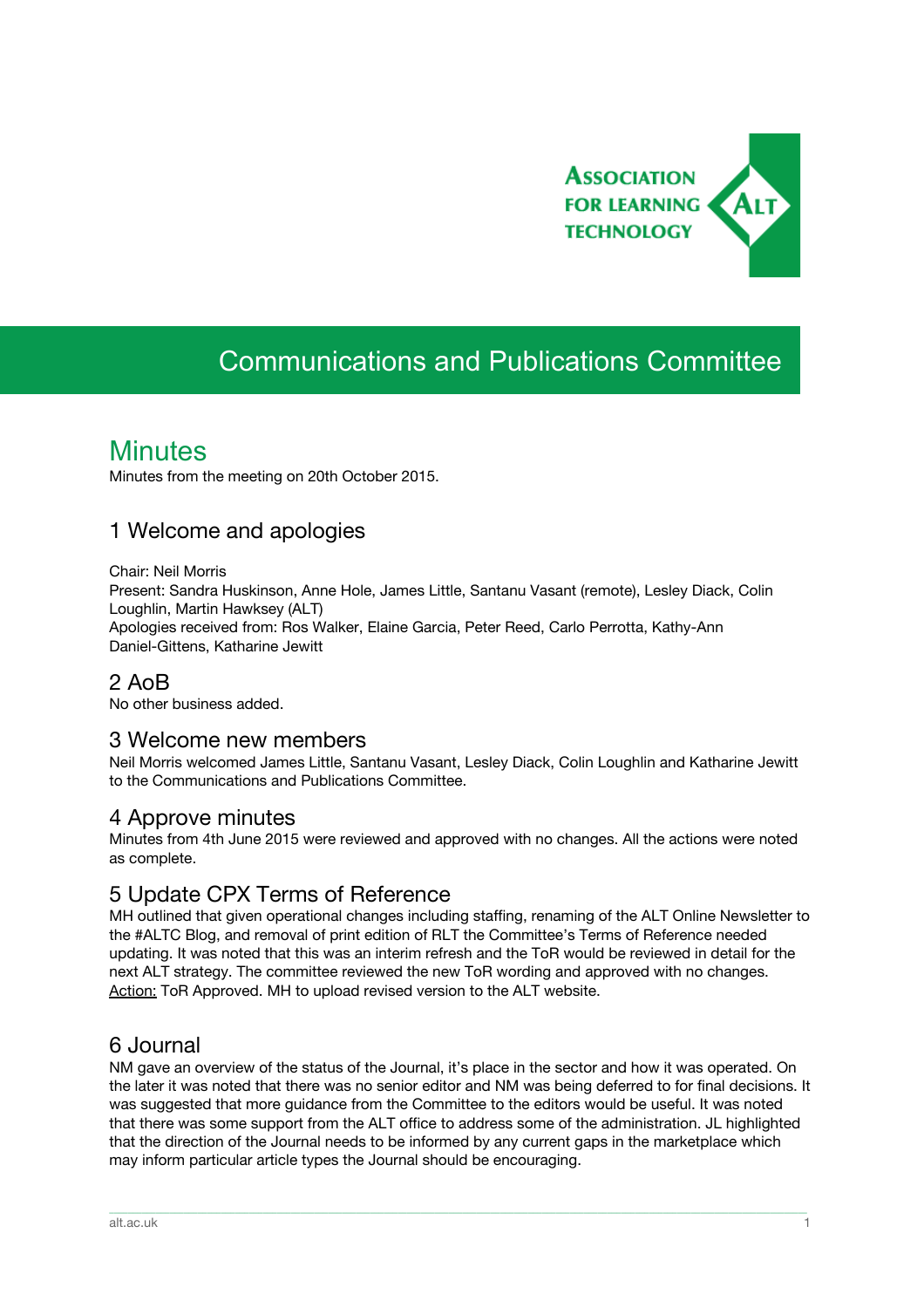NM suggested that RLT struggles as it is not REFable and as such finding a niche aligned to evidence based practice, the type that would not be found in other journals like BJET. NM commented that appealing to a non-REFable audience was a potential niche space.

CL highlighted that not all staff are required to submit REF and queried what other aims the Journal trying to achieve such as number of citations and whether the long term aim was to move it up the rankings.

SH highlighted that to encourage more submissions it would be good to make the process less scary. It was suggested that mentorship as part of the publication process. It was noted that the conference provides a degree of feedback on submissions. Using the #ALTC Blog as a publication route was discussed AH noting that a post highlighting an #altc paper was due to be published. It was also noted by AH that as Peter Reed was an editor on both the Journal and Blog he was able to be a bridge.

The committee would like to review the reason the Journal didn't receive an impact factor and use this to inform decisions about the direction of the Journal. It was agreed that the best way forward was to find a niche for the Journal with an eye on making REFable in the future. The Committee agreed that it shouldn't erode the ability for learning technologists to have a publication route.

Action: MH to circulate impact factor feedback to CPX.

#### 6.1 Editorial update

NM updated the committee on the Journal staffing welcoming Peter Reed and Carlo Perrotta as incoming editors. As previously agreed the existing editor Meg O'Reilly was finishing her term and the Committee noted thanks to Meg for all her work as editor. The level of staffing was discussed and it was recommended that the Journal would benefit from an additional editor. In the first instance it was agreed that the existing list of people who noted interest in becoming a journal editor was looked at.

**Recommendation:**To recruit an additional editor for the Journal using the existing shortlist of editors who expressed interest.

#### 6.2 Journal Strategy

NM presented the Journal Strategy to the Committee for approval. MH gave some context to the development of the strategy noting how concerns with 'Article Processing Fees' had been addressed. NM noted the strategy provided an outline of the direction of the journal but the next level of detail is required. In particular improving the editorial guidance and articulating the publication routes.

The question of how research in the Journal was presented was also discussed. JL queried if the journal could be opened up to more interactive mechanisms such as interactive data exploration techniques. NM also noted the possibility of the use of video.

Action: NM to discuss with Peter Reed ways to create publication routes guidance document to help editors.

Action: NM, SH, JL and the Journal editors to undertake a desk study of alternative publication mediums used in other journals.

**Recommendation:**The Committee approves the new Journal Strategy.

### 7 Events Report

MH presented the Events Report prepared by Anna Davidge. It was noted by the Committee that the conference was well organised and the news of increased numbers for attendance and participation was a positive development. The Committee discussed it's role at the conference and in particular

\_\_\_\_\_\_\_\_\_\_\_\_\_\_\_\_\_\_\_\_\_\_\_\_\_\_\_\_\_\_\_\_\_\_\_\_\_\_\_\_\_\_\_\_\_\_\_\_\_\_\_\_\_\_\_\_\_\_\_\_\_\_\_\_\_\_\_\_\_\_\_\_\_\_\_\_\_\_\_\_\_\_\_\_\_\_\_\_\_\_\_\_\_\_\_\_\_\_\_\_\_\_\_\_\_\_\_\_\_\_\_\_\_\_\_\_\_\_\_\_\_\_\_\_\_\_\_\_\_\_\_\_\_\_\_\_\_\_\_\_\_\_\_\_\_\_\_\_\_\_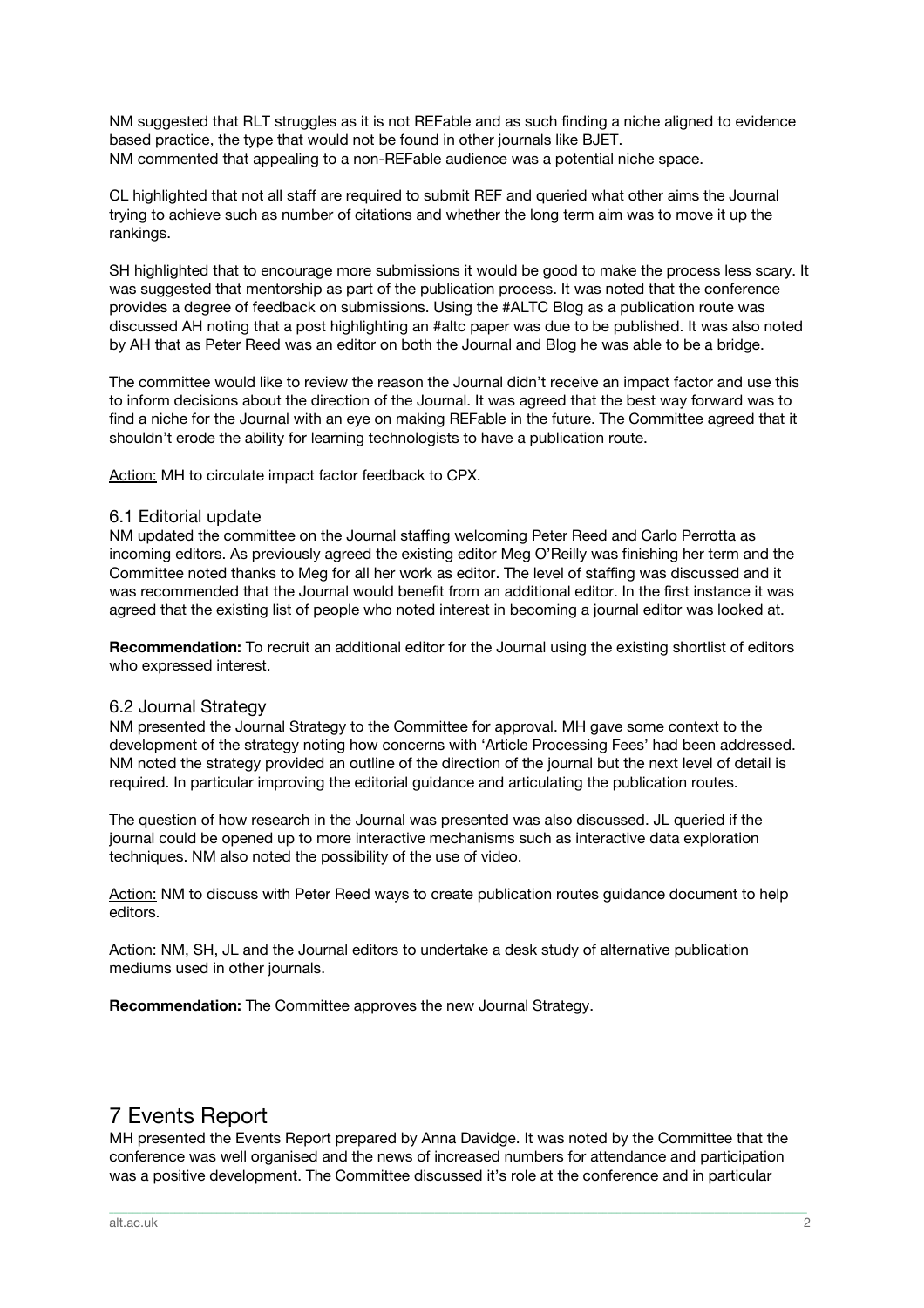opportunities to promote channels such as the Journal and Blog. It was agreed that a 'how to get published' session should be included in next year's conference. Opportunities for the Blog at the conference were also discussed. AH noted that several posts had been written as a result of activity at the conference. Other opportunities for extending the communication impact of the conference were discussed NM suggesting that keynotes should be asked to produce a short video describing their session which could be used in conference publicity. SH also highlighted the opportunity to do 'vox pop' interviews with delegates. To enable this it was noted that identifying people willing to be interviewed at the point of registration would make this easier.

MH highlighted upcoming events including the 'ALT Community Calls' and the ALT Winter Online Conference.

Action: MH and SH to discuss 'vox pops' for the next conference.

Action: MH to provide committee feedback to Anna Davidge about the inclusion of media permissions on the event booking form

### 8 Communications Report

MH provided an overview of the Communications report highlighting the Twitter strategy used at this year's Annual Conference. In particular it was noted that having a greater presence using ALT's official Twitter account gave better exposure. The Committee discussed how this exposure could be extended throughout the year. One area discussed was introduction of tweetchats like #LTHEChat. It was noted that with the #altc hashtag this would occasionally happen organically as part of webinars and other events. It was noted that this type of participation was very variable and very dependent on who was watching. Piggybacking other tweetchats such as Bett was also discussed.

### 9 #ALTC Blog (formerly the ALT Online Newsletter)

AH gave a verbal update regarding the Blog highlighting that 62 articles had been published in the previous year, noting that the publication rate was very variable from 3 to 8 posts per month. The editors are monitoring trends and event reports are currently are popular submissions from the community. AH also reported that they have started to explore new topics and have started doing app review case studies. Conscious of the workloads of other editors AH recently co-opted Teresa Mackinnon as a result of conversations at the Annual Conference. Other committee members were invited to join the Blog's editorial team and as a result SV volunteered to join [subsequent to the meeting AH has also recruited Rachel Challen from the FE/Skills Committee].

Other ways to gather content for the Blog were discussed including reblogging more from ALT Members. Some of the practicalities of this were discussed including whether this should be part on the main blog or as a members section.

AH noted that other contributions to the Blog such as commenting remain low. Using existing schemes such as badging as a reward mechanisms and integration with CMALT were briefly discussed.

Action: MH to issue an open call for additional Blog editors

#### 10 Priorities

The following CPX priorities were identified and agreed by the committee:

#### **Journal**

Improve editorial guidance and articulate publication routes. Making a clearer journey for publication via conference. Small group to look at more interactive publication perhaps via the root of the blog. Looking at other journals. Increasing the Journal editorship. Continuing conversation about where the journal sits, and explore further.

\_\_\_\_\_\_\_\_\_\_\_\_\_\_\_\_\_\_\_\_\_\_\_\_\_\_\_\_\_\_\_\_\_\_\_\_\_\_\_\_\_\_\_\_\_\_\_\_\_\_\_\_\_\_\_\_\_\_\_\_\_\_\_\_\_\_\_\_\_\_\_\_\_\_\_\_\_\_\_\_\_\_\_\_\_\_\_\_\_\_\_\_\_\_\_\_\_\_\_\_\_\_\_\_\_\_\_\_\_\_\_\_\_\_\_\_\_\_\_\_\_\_\_\_\_\_\_\_\_\_\_\_\_\_\_\_\_\_\_\_\_\_\_\_\_\_\_\_\_\_